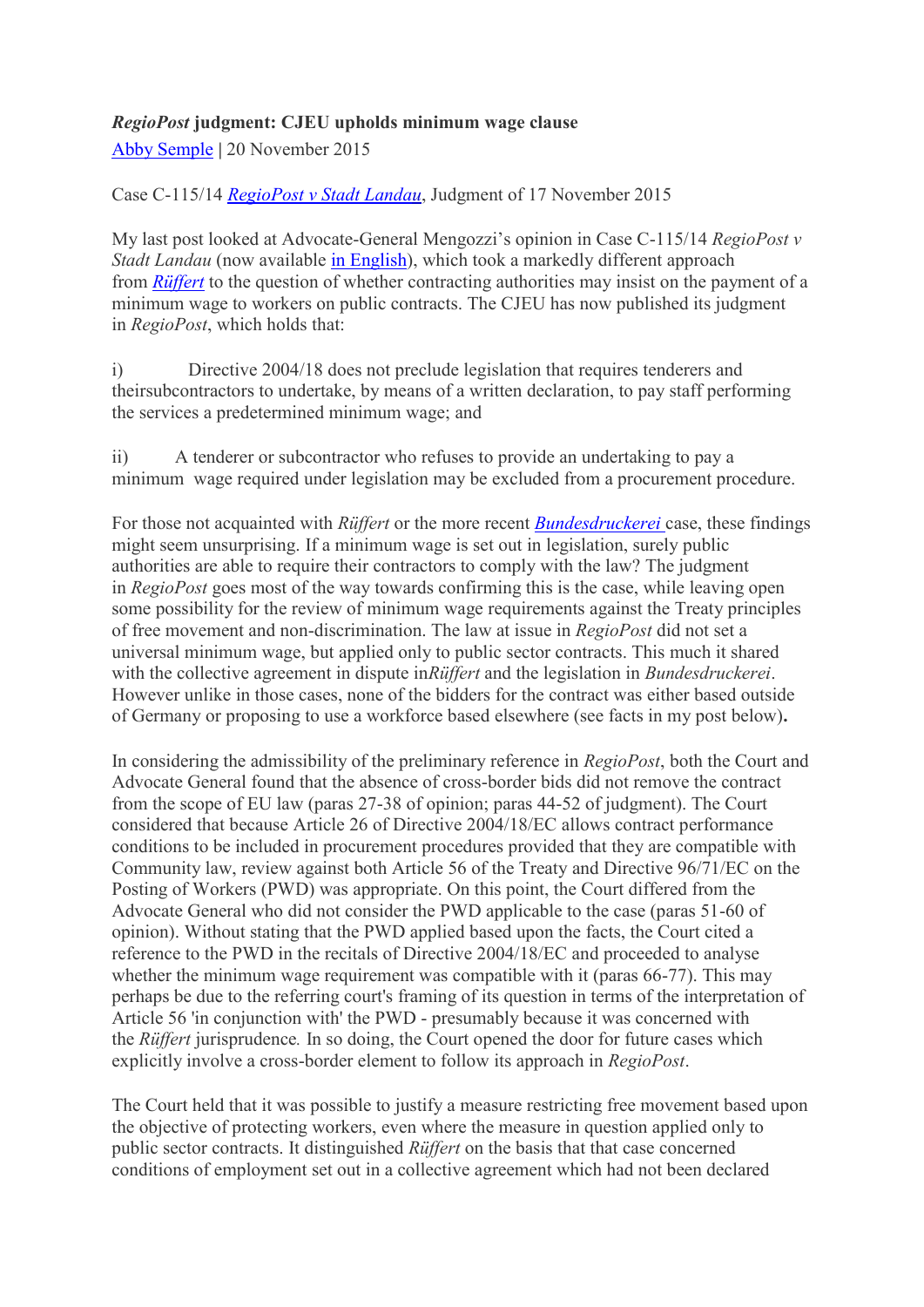universally applicable, as required by Article 3 of the Posted Workers Directive. Article 3 refers to conditions of employment laid down by 'law, regulation or administrative provision' as well as collective agreements or arbitration awards which have been declared universally applicable. The interpretation of the term 'administrative provision' may be significant in any future challenges to living wage policies, which may for example be adopted as part of organisational standing orders or other non-legislative instruments.

Interestingly, the Court did not seek to distinguish *Bundesdruckerei* on the basis that that case involved cross-border delivery of services, leaving open the question of whether minimum wage provisions can be enforced where bidders propose to use a workforce based in another Member State. It also did not engage in proportionality review of the German legislation, as the questions referred only asked if it was 'precluded' by the relevant EU law provisions. Once the Court had determined that enforcement of such legislation was possible in public contracts under the auspices of Article 26 of Directive 2004/18/EC, it turned to the question of whether a bidder could be excluded for its failure to provide a declaration that it would comply with the minimum wage. It found that given the importance ascribed to complying with mandatory conditions in tenders, including those adopted under Article 26, exclusion of a bidder was both permissible and proportionate. The fact that bidders were given an opportunity to clarify the reason for not submitting the declaration was considered relevant in this regard (para 87).

The Court notes (at para 83) that the minimum wage requirement was 'formulated in a particularly transparent manner in the contract notice and intended to emphasise, from the outset, the importance of compliance with a mandatory rule…' Without reading too much into this statement, it may be taken to endorse an explicit and up-front approach to the inclusion of minimum wage requirements, as opposed to one which only becomes clear to tenderers at the contract award stage, for example. This suggests a different approach to that which some contracting authorities have adopted in light of *Rüffert* and *Bundesdruckerei*, namely a 'soft' approach to wage issues. Given the importance of transparency as a general principle of EU law, it seems preferable for such requirements to be published and to ensure that tenderers are able to take these into account in preparing their bids. However the ongoing uncertainty regarding non-legislative living wages means that this may continue to form the subject of negotiated agreements with contractors, rather than an explicit requirement in tenders.

What does this mean in terms of competition and the likelihood of costs being passed on to contracting authorities? What about the provisions on abnormally low tenders – could a tender be deemed abnormally low if it did not comply with a living wage requirement? The 2014 directives make clear that contracting authorities may take social considerations into account in various ways when awarding contracts, including through award criteria (following from the Court's judgment in Case C-368/10 *[Dutch Coffee](http://curia.europa.eu/juris/celex.jsf?celex=62010CJ0368&lang1=en&type=TXT&ancre=)*). However the ability to exclude a tenderer or subcontractor based on non-compliance with social obligations is limited to those which are i) applicable and ii) set out in EU law, national law, collective agreements or the international conventions listed in Annex X of Directive 2014/24/EU (under Articles 18.2, 56.1 and 57.4(a) of that Directive). Article 70, which replaces Article 26, is still phrased in more general terms to allow contracting authorities to lay down special conditions for the performance of contracts, including social and employment-related considerations. This must be read in light of recital 98 of the Directive: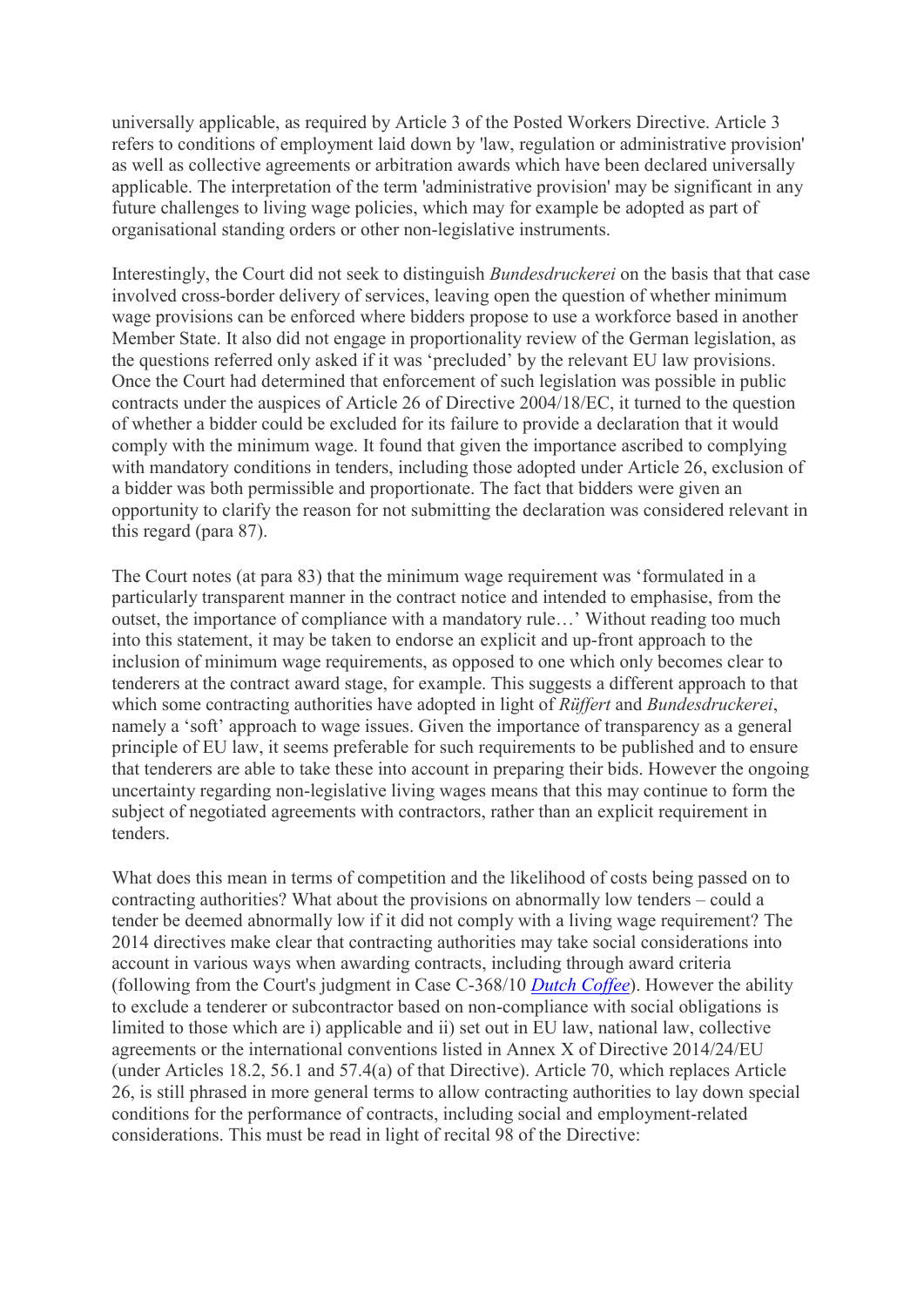*"... requirements concerning the basic working conditions regulated in Directive 96/71/EC, such as minimum rates of pay, should remain at the level set by national legislation or by collective agreements applied in accordance with Union law in the context of that Directive."*

Given the Court's approach in *RegioPost*, a question arises as to whether the reference to basic working conditions 'regulated' by the PWD means any minimum wage requirement, or is only relevant when the PWD actually applies. If the former, then the recital suggests that it is only national legislation or (universally applicable) collective agreements which can form the basis for minimum wage requirements in contract performance clauses, rather than administrative provisions or arbitral awards. This may, however, be an excessively literal reading of the recital.

#### **Living wages in public contracts: A chance to reconsider** *Rüffert*

[Abby Semple](https://websitebuilder.1and1.co.uk/xml/wfxdirect/preview;jsessionid=FEA5B493FAB6DAF0BF61D78F462751D7.TCpfix101a?page=4&mode=preview) | 15 October 2015

#### Case C-115/14 *[RegioPost v Stadt Landau](http://curia.europa.eu/juris/celex.jsf?celex=62014CC0115&lang1=en&type=TXT&ancre=)*, Opinion of Advocate General Mengozzi

I have always found the *[Rüffert](http://curia.europa.eu/juris/liste.jsf?language=en&num=C-346/06)* judgment problematic. In it the CJEU held that a German public authority could not enforce the wage rates set under a collective agreement in a contract to build a prison. The case turned upon the interpretation of the Posted Workers Directive (Directive 96/71/EC) and the enforcement of minimum working conditions which were not universally applicable, because they only related to public sector contracts. The CJEU held that such conditions constituted a restriction on the freedom to provide services under the Treaty, which could not be justified by the objective of protecting workers. The case is notable for its almost complete lack of engagement with the Court's prior jurisprudence on social clauses in public procurement, including the *[Beentjes](http://curia.europa.eu/juris/celex.jsf?celex=61987CJ0031&lang1=en&type=TXT&ancre=)* and *[Nord Pas](http://curia.europa.eu/juris/celex.jsf?celex=61998CJ0225&lang1=en&type=TXT&ancre=)  [de Calais](http://curia.europa.eu/juris/celex.jsf?celex=61998CJ0225&lang1=en&type=TXT&ancre=)* cases. Its effect has been to cast doubt upon the widespread practice of public authorities requiring that contractors pay fair or living wages to their employees.

More recently, the *[Bundesdruckerei](http://curia.europa.eu/juris/celex.jsf?celex=62013CJ0549&lang1=en&type=TXT&ancre=)* case seemed to confirm the CJEU's approach of treating minimum wage requirements in public contracts as a restriction on trade - while acknowledging a greater scope to justify this restriction based on social factors. In outsourcing a data services contract, the City of Dortmund included a requirement for all tenderers and their subcontractors to pay at least the hourly rates set by a regional law. The applicant objected on the basis that it proposed to perform the contract using workers based in Poland. The CJEU held that imposition of a minimum wage on subcontractors based in another Member State could in principle be justified based upon the objectives of protecting employees and preventing social dumping (para 31). However it held that in the circumstances, given that the minimum wage in question applied only to public sector contracts (i.e. it was not universally applicable) and bore no relation to the cost of living in Poland, it was disproportionate. The operative part of the judgment refers only to cases where a tenderer intends to carry out a contract by having recourse 'exclusively' to workers in another Member State. The Court also considered whether the measure might be justified based upon the need to ensure the stability of social security systems, but found it could not be based on the facts of the case (para 35.)

One question emerging from *Bundesdruckerei* was the extent to which the restriction on a public authority specifying minimum wages would apply to a contract performed entirely domestically. This factual situation is now being considered by the CJEU in the case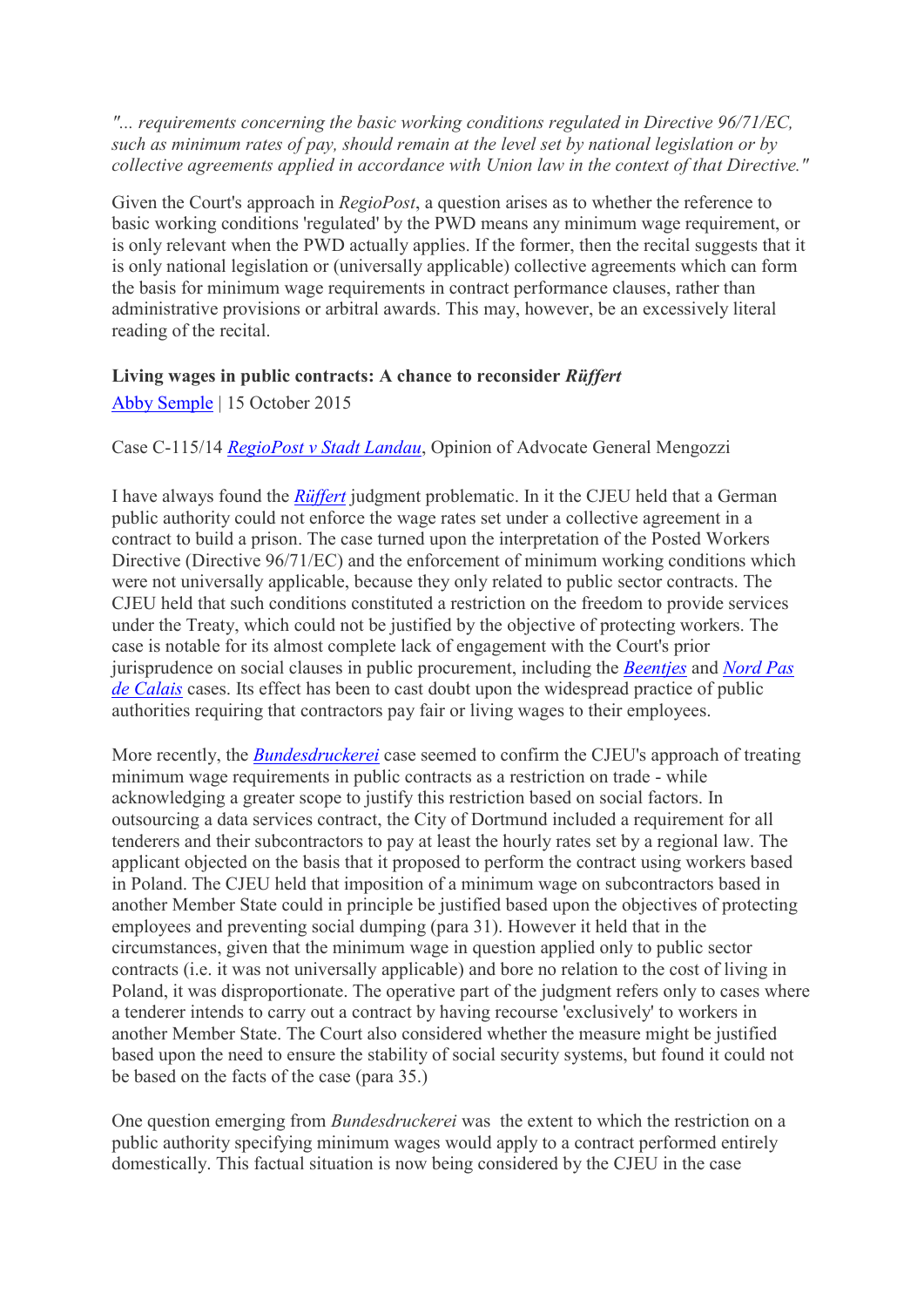of*RegioPost GmbH v Stadt Landau* (C-115/14). Advocate General Mengozzi published his opinion in the case on 9 September 2015, finding that EU law did not prevent contracting authorities from setting conditions relating to the payment of minimum wages within public contracts. His opinion turns upon the discretion granted to contracting authorities to set special conditions for the performance of contracts under Article 26 of Directive 20014/18/EC (replaced by Article 70 of Directive 2014/24/EU). He distinguished the *Rüffert* case on the basis that it concerned a contract awarded prior to Directive 2004/18/EC coming into effect. He also distinguished *Bundesdruckerei* on the basis that, in the case at hand, all of the services would be performed in Germany. At the same time, he acknowledged the potential for the tender to attract bidders or subcontractors based in other Member States – which meant that EU law was engaged (and the question referred should not be considered outside of the CJEU's remit.)

The facts of *RegioPost* are as follows: the City of Landau published an OJEU level tender in 2013 for the provision of postal services. As part of their tender, bidders were required to submit a declaration on their own behalf and on behalf of any proposed subcontractors, guaranteeing to pay employees involved in delivery of the service at least  $\epsilon$ 8.70 per hour. This was in accordance with a requirement for public contracts set out in regional legislation (similar to the law which was at issue in *Bundesdruckerei*). At the time that the contract was tendered, no national minimum wage legislation applied in Germany - from 1 January 2015, a minimum wage of €8.50 per hour came into effect. RegioPost submitted the declaration in respect of its subcontractors, but not on its own behalf. In response to a request for clarification, RegioPost indicated that it believed the requirement to submit the declaration was contrary to public procurement law. The City of Landau then excluded RegioPost from the competition, and it challenged this decision.

AG Mengozzi's opinion focuses both on the ability of regional or national authorities to set minimum wages and the compatibility of such requirements with the Treaty provisions on free movement and Article 26 of Directive 2004/18/EC. In his view, Article 26 clearly envisions the use of social clauses such as those relating to minimum wages [para 47]. He states:

*'Member States must be empowered, in my view, to adopt legislative, regulatory or administrative measures setting working conditions, including minimum rates of pay, in the specific context of public contracts, for the benefit of workers who provide services for the delivery of those contracts.'* **[**Para 71 of opinion; author's translation from French]

He does not consider the Posted Workers Directive relevant to the case, and argues that the fact that the wage agreement in question only applies to public sector contracts should not mean that it is deprived of its effect in the context of a procurement procedure. Mengozzi draws an analogy with the ability of contracting authorities to apply environmental conditions regardless of whether these apply in the private sector generally, as established in the *[Concordia Bus](http://curia.europa.eu/juris/celex.jsf?celex=61999CJ0513&lang1=en&type=TXT&ancre=)* case. He also considers the requirement applied by the City of Landau to be proportionate, inasmuch as it referred specifically to the workers to be employed on the contract at hand and not to all employees of the tenderers [para 87].

Mengozzi's opinion will be welcomed by those who support the use of living wages in public contracts, as it creates a line of argumentation which the CJEU may adopt to distance itself from*Rüffert.* Although he does not mention the 2014 directives, Mengozzi's reasoning appears to be more in line with the expanded ability to apply social considerations under the new directives, including the explicit ability to reject tenders which do not comply with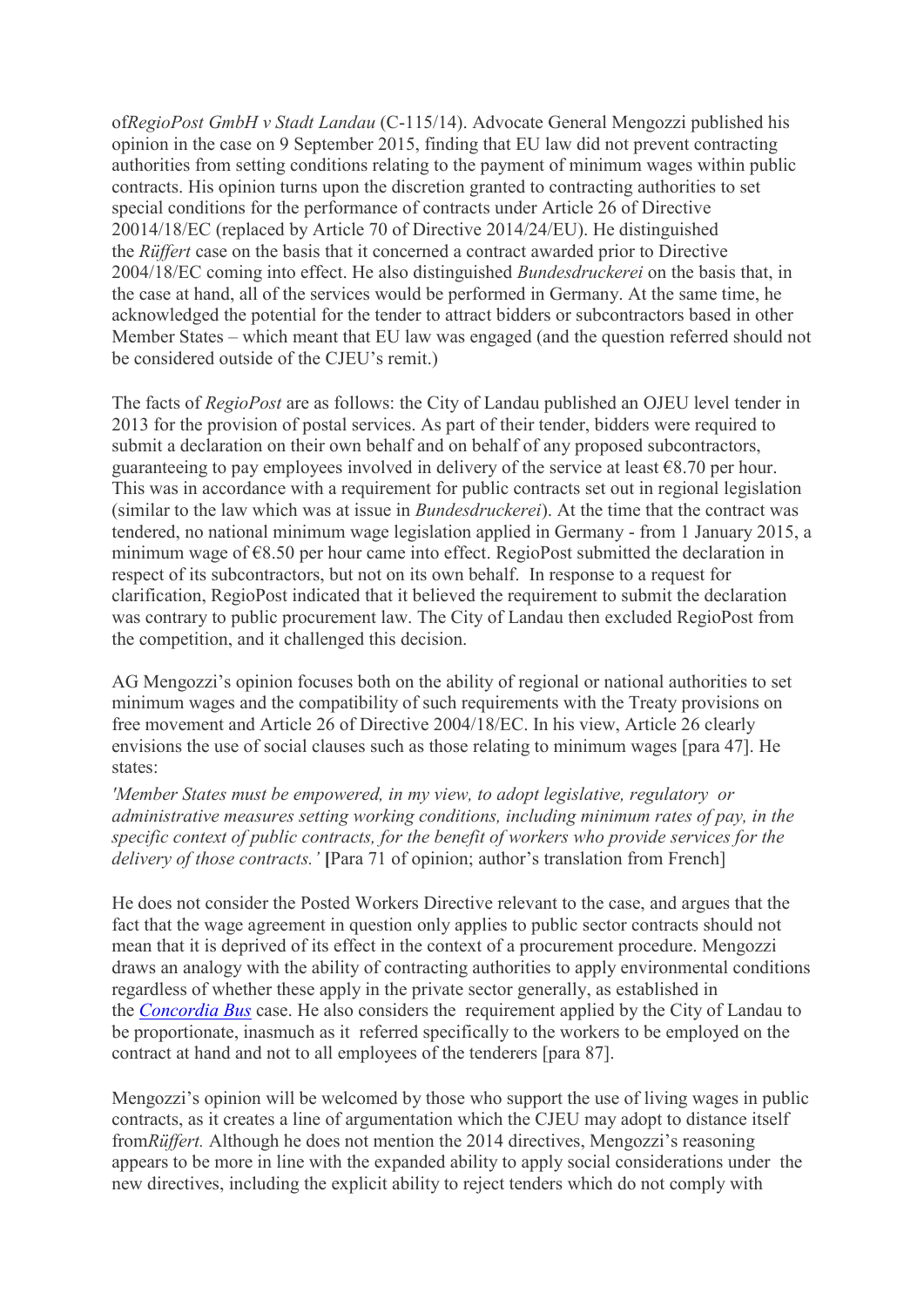applicable social or labour laws or collective agreements under Article 56.1 of Directive 2014/24/EU. I agree with the criticism (put forward by Albert Sánchez Graells in his timely blog [here\)](http://howtocrackanut.blogspot.co.uk/2015/09/ag-opinion-favours-minimum-pay-in.html) that just because an authority has a competence to do something - in this case, to apply minimum wages in respect of workers on public contracts only – it does not necessarily have a commensurate ability to do that thing in the context of an EU regulated procurement.

However I disagree fundamentally with the idea that measures adopted in public contracts should be subject to the same standard of review against the free movement principles as legislative or other administrative measures. As Albert points out, public procurement is not properly seen as a regulatory tool – but the conclusion I draw from that (and which cases such as *[Dutch Coffee](http://curia.europa.eu/juris/celex.jsf?celex=62010CJ0368&lang1=en&type=TXT&ancre=)* and *[Concordia](http://curia.europa.eu/juris/celex.jsf?celex=61999CJ0513&lang1=en&type=TXT&ancre=)* support) is that contracting authorities should have a wide discretion to specify the terms on which they wish to buy something, provided they comply with the procedural guarantees set out in the directives. The directives give effect to the relevant Treaty principles in the context of public procurement, and they explicitly authorise public authorities to apply social criteria and contract performance clauses. The caveat 'provided these comply with EU law' should not deprive these more specific provisions of their value, which has been hard won in the process of adopting the directives.

The Advocate General's approach in *RegioPost* does leave open several questions about when minimum wage requirements will be compatible with EU law, and these are of immediate interest to public authorities who are considering, or already do include, such requirements in their contracts.

### **Question 1 - Does it matter if the minimum wage is set out in universally-applicable legislation, a collective agreement, or adopted on a voluntary basis?**

The source of a minimum wage obligation may be relevant in determining whether it can be included in public contracts. Mengozzi refers to 'legislative, regulatory or administrative measures' – which is the same wording used in the Posted Workers Directive. Article 18.2 of Directive 2014/24/EU and the various provisions which cross-reference it empower contracting authorities to exclude tenderers, reject tenders or require the replacement of subcontractors where, *inter alia*, they do not comply with applicable social or labour law obligations set down in national or EU laws or collective agreements, or with a limited list of ILO conventions. If a tender is considered abnormally low due to non-compliance with such obligations, rejection is mandatory. Presumably 'national laws' would encompass regional laws such as the ones at issue in *Bundesdruckerei* and *RegioPost -* so the focus will be on whether they are 'applicable' to a particular tenderer or subcontractor. However Article 18.2 does not refer to purely voluntary arrangements such as the [living wage in the UK](http://www.livingwage.org.uk/) or [fair](http://www.fairtrade.net/)  [trade](http://www.fairtrade.net/) commitments.

Mengozzi's opinion points to a somewhat wider scope for rejection of tenders which do not comply with minimum wage requirements, including where these are contained in legislation which is not universally applicable. There is no guarantee that the CJEU will follow his opinion in this regard, and even if it does the status of voluntary arrangements such as the living wage would still be in question. Interestingly however, the CJEU has already endorsed the use of the wage premium which forms part of fair trade certification as an award criterion and/or contract performance clause in the *[Dutch Coffee](http://curia.europa.eu/juris/celex.jsf?celex=62010CJ0368&lang1=en&type=TXT&ancre=)* case [para 91]. It seems both regrettable and inconsistent if the use of similar arrangements in the domestic/European context cannot be justified based on the need to protect workers and social security systems..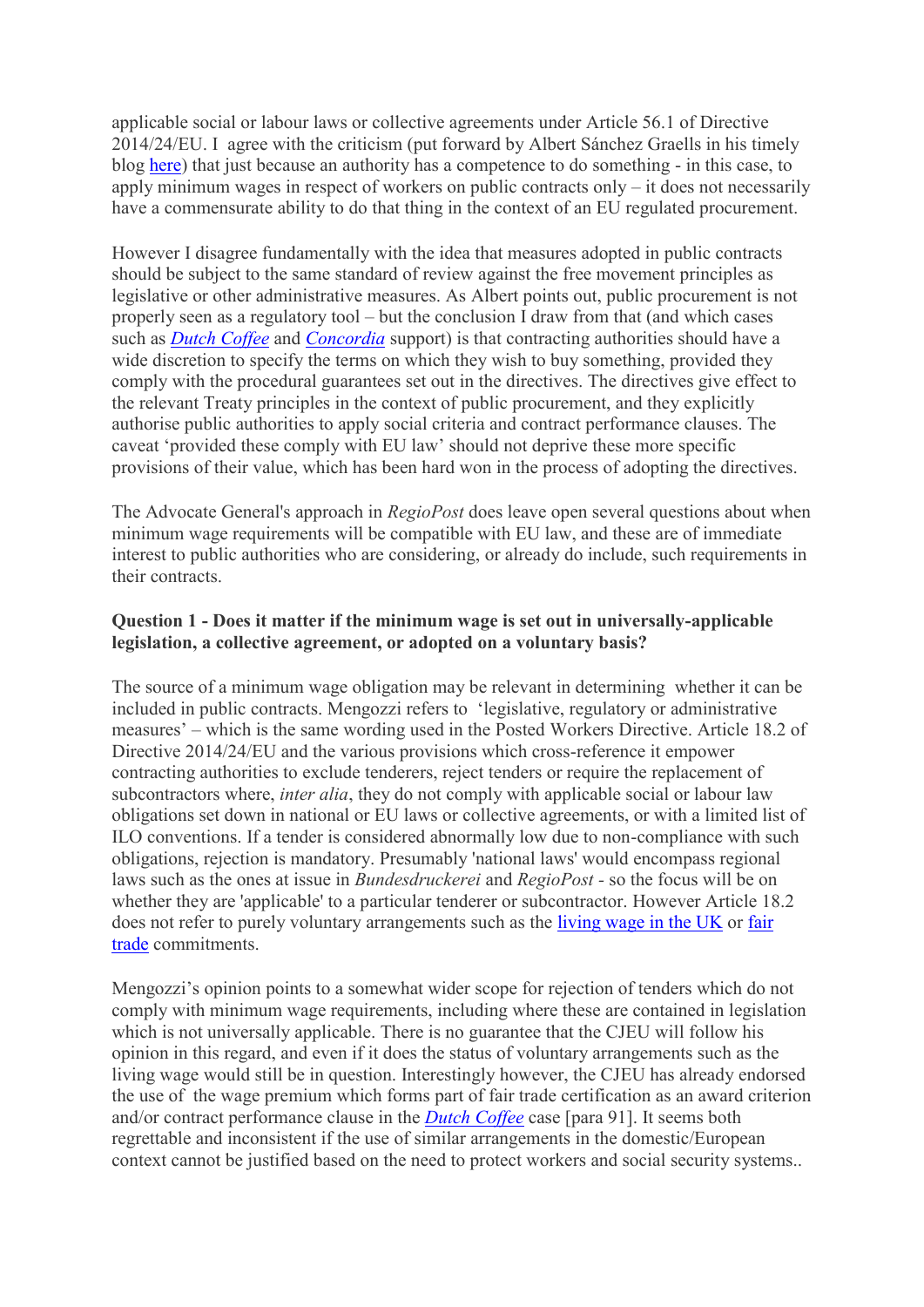### **Question 2 – Can minimum wage requirements be applied to non-domestic undertakings, including subcontractors?**

This is a difficult question which Mengozzi's opinion somewhat elides. It seems unlikely that the CJEU will pull back from its judgment in *Bundesdruckerei* that the enforcement of a minimum wage for workers in other Member States was disproportionate and could not be justified based on the need to protect social security systems. If it follows the AG's opinion in *RegioPost*, it will most likely restrict this to cases where the performance of the contract will take place purely in the location where the minimum wage applies. That would mean that such conditions should only apply inasmuch as a tenderer proposes to deliver a contract in that location. This may lead to objections that local/domestic tenderers are being penalised and risk losing out to competitors in lower-cost locations. However it should be borne in mind that only a small percentage of public contracts EU are currently awarded to undertakings outside of the country of award (less than  $2\%$  at last check) – and that contracting authorities can and do choose to take factors other than cost into account. The effects of lower-wage jurisdictions being able to undercut local or domestic tenderers subject to the higher wage requirements should not be exaggerated.

Regarding subcontractors, Article 71 of Directive 2014/24/EU makes clear that contracting authorities may require compliance with applicable labour and social laws and collective agreements on the part of subcontractors, and require tenderers to replace any subcontractors who do not so comply. This depends on having visibility of the supply chain, and in some cases contractors may argue that they do not have control over the conditions applied by their subcontractors. However the 2014 directives also provide an expanded ability to evaluate at selection stage the supply-chain management measures which a tenderer has in place (Article 60.1 and Annex XII, Part II (d) of Directive 2014/24/EU). Member States are also free to enforce more rigorous systems for the supervision and joint liability of subcontractors in their implementation of the directives under the terms set out in Article 71.

## **Question 3 - Does it matter at which stage of the procurement process a minimum wage requirement is included?**

Again Mengozzi's opinion leaves some questions unanswered in this regard, although he rejects the use of a minimum wage declaration as a selection criterion under the heading 'financial and economic capacity'(para 96). As the CJEU's prior case law makes clear, the directives specify the types of evidence which can be requested from bidders at selection stage. The idea is that barriers should not be put in place to participation, and that there should be some degree of uniformity in terms of selection processes. Broadly speaking, exclusion and selection criteria relate to an undertaking's past or present status at the time of expressing an interest in the contract. They should not relate to the undertaking's proposals for how it will perform the contract – which are properly assessed under award criteria, or in terms of compliance with specifications and contract conditions. In addition to the clear separation between these considerations in the directives, there are good reasons in terms of competition not to evaluate wage commitments on a retrospective basis. It should be possible for a company which has not previously applied a living wage to commit to applying it if it wins the contract. This is especially true where the company has not previously operated in the area where the relevant wage applies.

The Scottish Government has recently published [statutory guidance](http://www.gov.scot/Publications/2015/10/2086) which recommends that tenderers' working practices be taken into account as part of quality evaluation, i.e. under